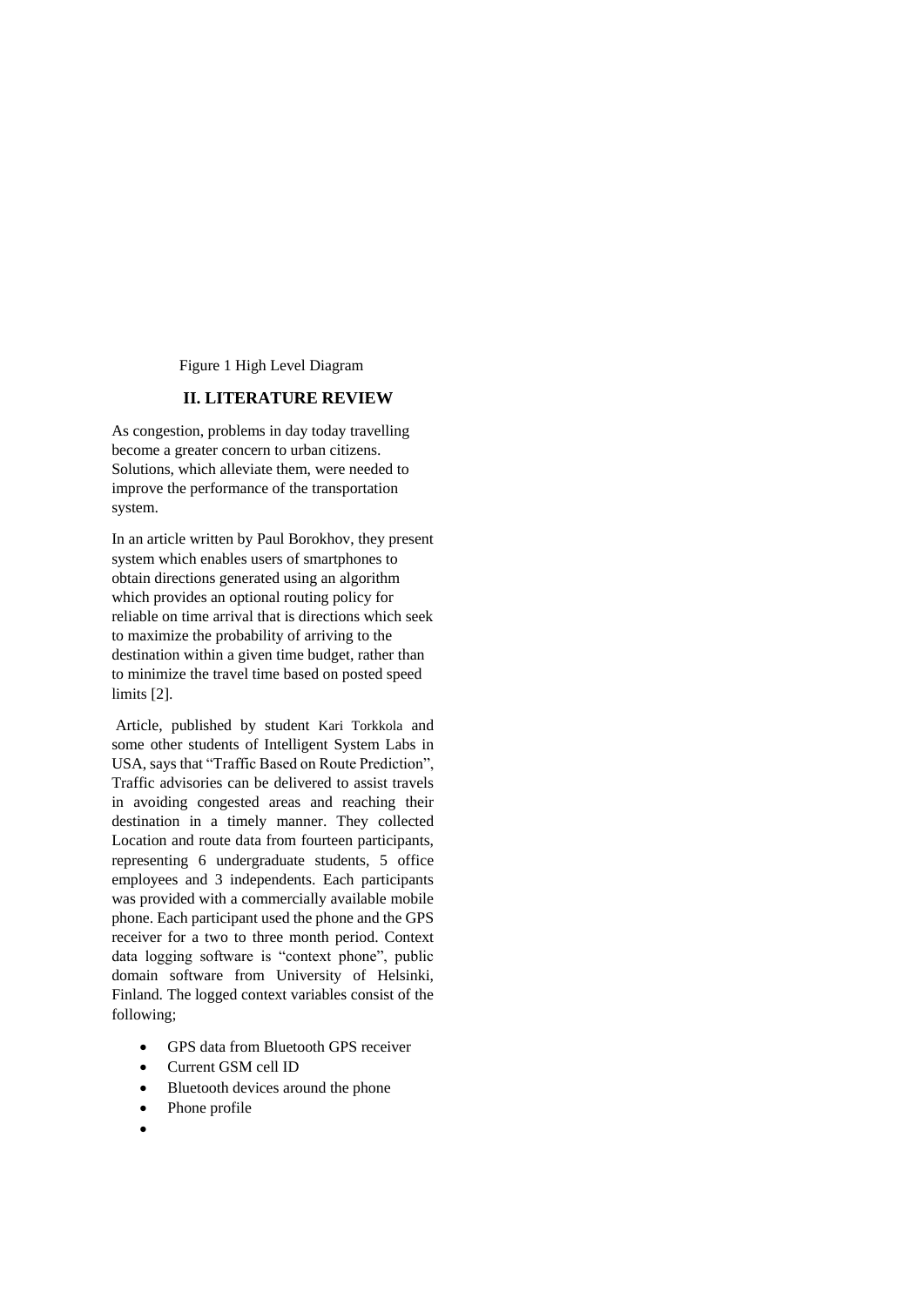in finding the shortest path a given destination with road traffic data.

Following points are considered by the algorithm when giving the solution to the user,

- Traffic Status (Free Flow, Heavy , Congested, Impossible)
- Travel Times (Elaborated, Free flow and Normally Expected )
- Traffic Values (Measured values e.g. Flow, Speed, Congestion)
- Weather Value (Precipitation, Wind, Temperature, Population, Road Surface, Condition and Visibility)
- Obstruction (Animal Presence, Vehicle Obstruction, Infrastructure damage)
- Driving Condition Type (Impossible, Hazardous, Passable with care, Normal) [5]

In the research paper published by student of an engineering college of Jordan they have develop a website for tracking, navigation and finding a shortest path for a destination and tracking the user position for the city of Amman. Their tracking function operation can be summarized as follows.

(1).Auto-refresh which means updating the location of the car every interval chosen by the user.

(2).Interval to receive location update info, which means the update time used to receive location of car (0.5 sec), means receive location info by (SMS or GPRS) every 0.5 sec.

Their tracking system is based on the dynamic layer (GeoEvent Function). A GeoEvent is a moving object. Example includes vehicles, aircraft and satellites systems. If the user wishes to track and display on the map. Then the GeoEvent in the Animation Layer may be refreshed without reloading the map image. The user can utilize the animation Layer and GeoEvent objects to track and display the location of a vehicle in real time. [11]

For our data collection, they used CellOScope – a smartphone data-collection system. The CellOScope application tracks the user's geographical locations using the GPS coordinates. In case the GPS coordinate are unavailable, it uses the location coordinates provide b the cellular operator. CellOScope has two components: a) an Android based smartphone app which was installed on participants' smartphones manually and was also made available on google play for download and b) a data collection server. CellOScope data

collection involves three important components of the user's smartphone data. [9]

## **III. METHODOLOGY**

The system is using the prototype methodology of Software Development Life Cycle (SDLC). The software prototyping was refers to building software application prototypes which display the functionality of the product under development but may not actually hold the exact logic of the original software.

Initializing of the project was done by this planning phase. The goal of planning was to examine the feasibility of the project. In addition, decisions were made concerning who is the project is carryout, the system has two main components. Android application and server.

The project team analyzed hardware and software requirements in order to start the project and the related research papers about the topic. The team's work plan was done firstly the interfaces designing and then implementation of the android application. While working on the mobile application plan was also to start the developing of web server, then checking compatibilities between the devices and the server and testing.

There are four members in the team. Requiring and gathering, Designing, Implementation and Testing of the developed system share among the members All the four members contributed in the implementation of the android application and the web server.

When the team analyzing existing map/navigation and scheduling systems we realize that yet there are information and data everywhere no company or system attempted fill the gap between the user and the information. We did not needed to re-invent the wheel technology was already there, so the team focus on how to present these data to the user. We used Houndify API to calibrate the voice assistant. Assistant will update user about traffic conditions and upcoming schedules/appointments according to the users' situation through voice or text base. To do that User habit analyzing component will track users usual traveling routes , sleeping and waking patterns , device monitoring data and users likes and dislikes. Also application will prompt questionnaires to user to gather information. When researching through previous work done in the field team realized that Maps/Navigation and Location base scheduling should be an integrated system. Placing appointments on a map based on locations users can get a clear idea about the reachability or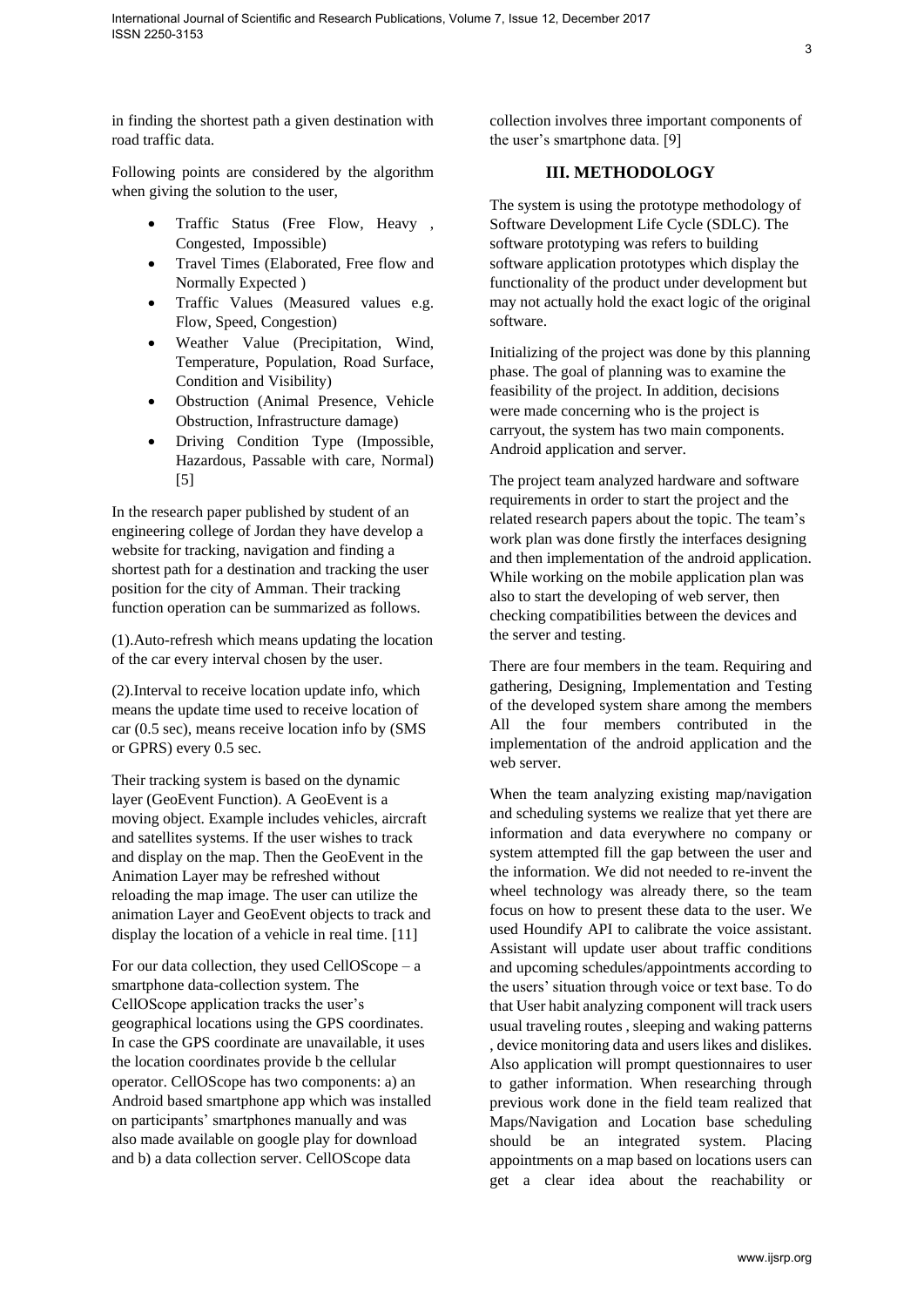achievability of appointments using the information presented from the system by analyzing the time difference and traffic conditions between locations. By tracking users' movement and speed on the route application will re calculate the achievability or reachability of the destination. Also users can contribute to traffic data base using the tweet traffic function.

These data provided by the users' will be analyze and cross reference with the google traffic data and through confirming data by prompting questions to other users on the same route or near the location. Focus of the research team was to utilize only the hardware and software resources available in the users 'device. And as for technologies team mostly used Google API s for maps and geo location data gathering.

## **IV. RESULTS AND DISSCUSSION**

"Roadie" has been successfully developed and it's able to predict traffic using google API, able to save places, ask questions based on geo locations, give feedback using a voice assistance and the application is successfully able to prove the need of integrating Navigation/Maps with Scheduling. Also users can contribute to the system using a tweet traffic feature. A walk through of the main interfaces of the system is shown below. Prior to Registering to the application user needs to answer to some questions predefined, or user can skip the process to start the main interface.

In the main interface of the android application will navigate to other main interfaces such as,

- Traffic
- Follow me
- Scheduling
- Shortest path
- My places
- My trip
- Tweet Traffic



Figure 3: My places

Users can save places and get alerts and suggestions when the location is getting close. This suggestions and alerts will receive through text notifications or Voice assistant depending on user's situation.



Application will backup weeks' worth users travel data to learn user's habits, usual traveling places and routes and travel modes.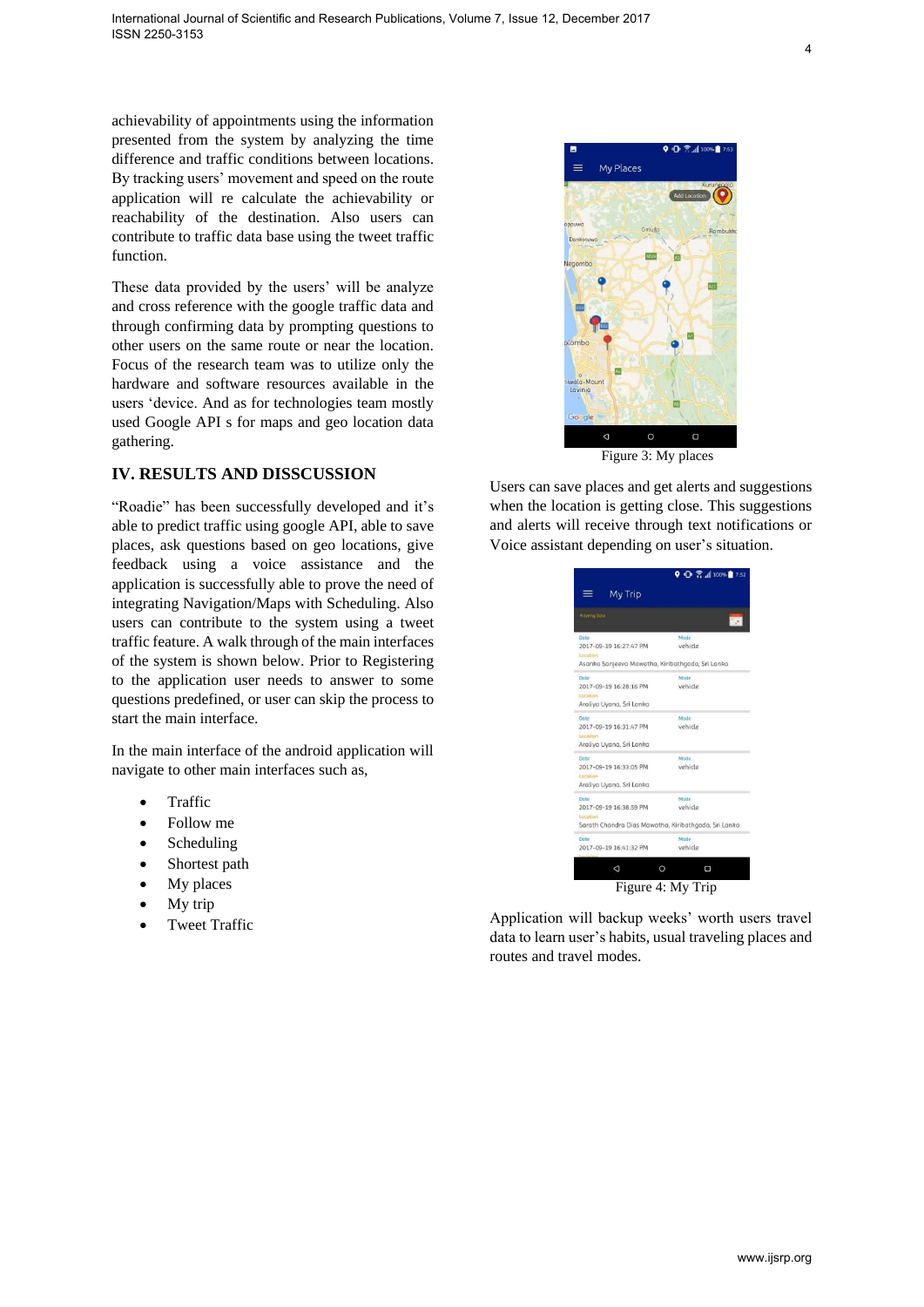

Figure 5: Prompting questions

And using these data apllication will ask questions randomly from user to store more data regurding users preferences and dislikes.



Figure 5: Scheduling & Appointments

When placing an appointment user can set a location of the appointment. Application will check the other appointments placed before with the location and calculate the distance between two destinations. Or it will calculate the distance from the user's current location. And system will alerts user through text and voice base whether he/she will able to reach the destination on time.



Figure 6: alerting user about the reachability

Users can contribute to the traffic database using Tweet traffic feature. Using hashtags user can insert traffic updates to the system. System will then verifies the content and push the traffic updates to users on the same route.



"Roadie" was developed to help urban busy travelling citizens to make their daily activities easy by integrating Maps/navigation with Location base scheduling. That was the main target of the research team. Team wanted the application to be much as hands-Off possible, because of this team integrated the system with an assistant. During the development of "Roadie" the team had to face some technical issues. Those were like, using GSM 2G network to locate the user modern cell towers rejected to allow access to their location manually. When there is no Active data connection confidence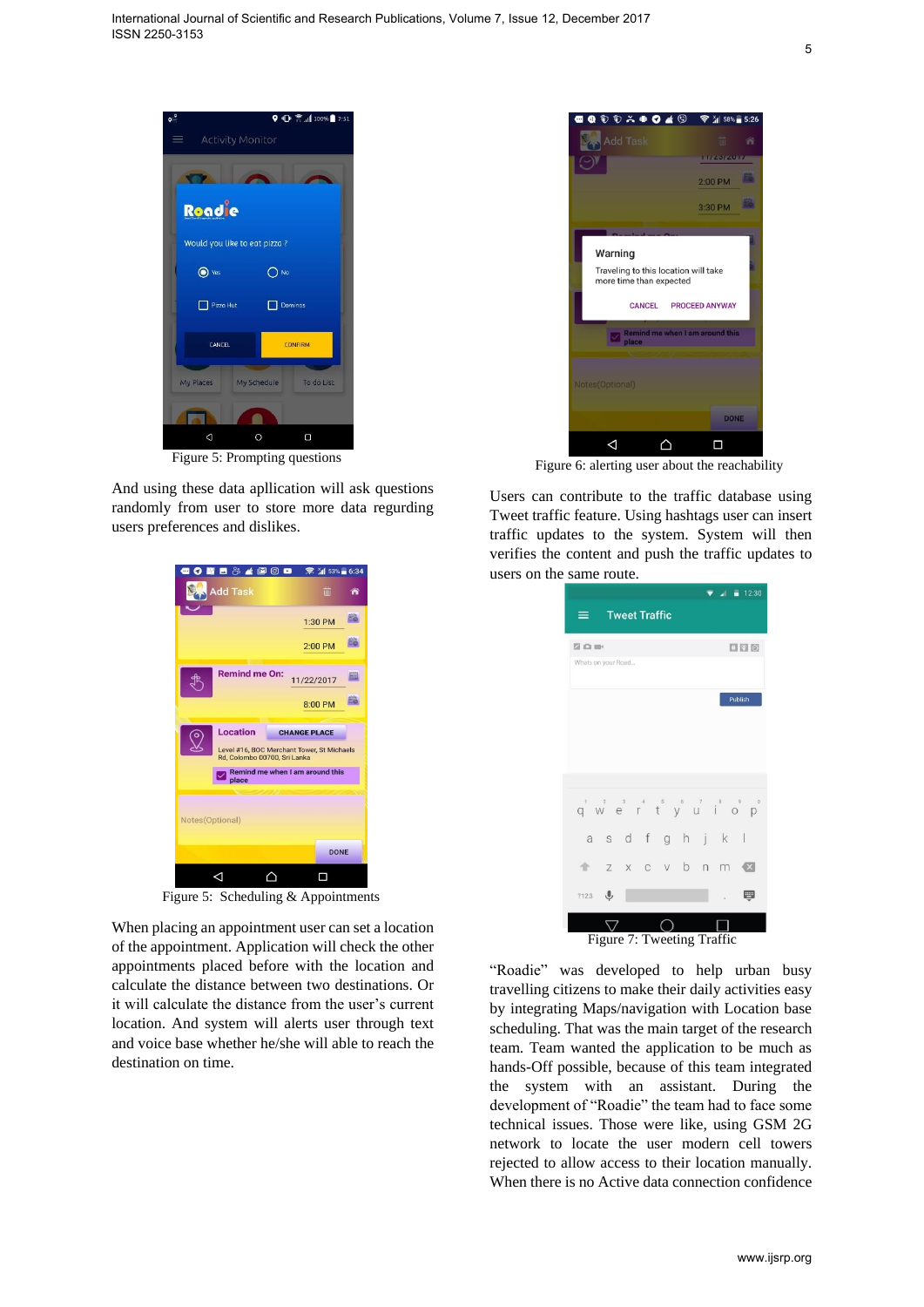of locating the user or recognizing the users activity (travel mode, running or walking etc.) is approximately 70 percent.

## **V. CONCLUSION**

Data analytics lead in to take better decisions in order to prepare a solution for a real world problem. With the data gathered and the obtained results through analysis process, there are some notes to take prior to develop the entire system. Results showed that main occupants are working people and students. Most of those occupants are having smart mobile phones and it was a positive sign as far as the research is concerned. Without having a smartphone, it is useless in undertaking the developed solution. Majority of the respondents are travelling by bus, car and motor bicycle. Approximately 50% of those occupants are travelling by their own vehicles like cars and motor bicycles. The developed application is better suited for those who are travelling by their own vehicles and do not aware of routes and traffic jams. According to the analysis, 53% of respondents are using travel guidance application but they are not fully satisfied with it. Understanding their major requirement and compare the current solutions with the developed solution is advantageous prior to develop the application. Most of the respondents are from Colombo and others are around Colombo where different kinds of routes have been utilized. Consideration off almost every route in the map is very important in these circumstances. Higher percentage of respondents are using scheduling applications and they are not necessarily satisfied with it. Some of them have missed on their early meetings as well as lectures due to bad scheduling. Scheduling should be a part of the requirement for the application due to results of the analysis. Best part of the respondent are lacking location awareness and better interaction of users through the developed solution is highly beneficial for users. Majority of respondents are depending on Google Maps and they are having considerable amount of satisfaction with it. Studying and understanding of the process of Google Maps can be effective in developing the application. Higher percentage of respondents have understanding on intelligence applications, but they are not using them in effective manner. Speech Recognition component play a major role in the application. It is necessary to get traffic updates to avoid certain routes and majority of respondents are not getting updates on traffic in daily basis. Functionality to give daily updates on traffic is beneficial for users in many ways

## **References**

**[**1] No author, "Number of mobile phone users worldwide from 2013 to 2019 (in billions)", The Statictics Portal, 2017

[2] Paul Borokhov, Sebastien Blandin, Samitha Samaranayake,Olivier Goldschmidt, and Alexandre Bayen,

"An adaptive routing system for location-aware mobile devices on the road network", In IEEE conference on intelligent transportation systems (ITSC), Washington DC, pp.1839-1845, October 2011,doi:10.1109/ITSC.2011.6083021.

[3] Kari Torkkola, Keshu Zhang, Haifeng Li, Harry Zhang, Christopher Schreiner, Mike Gardner," Traffic Advisories Based on Route Prediction", In Motorola, Intelligent Systems Lab, Tempe, AZ, USA

[4] Huijie Lin, Jia Jia, Jie Huang, Enze Zhou, Jingtian Fu, Yejun Liu, and Huanbo Luan, "Moodee: An Intelligent Mobile Companion for Sensing Your Stress from Your Social Media Postings" Department of Computer Science and Technology, Tsinghua University, Beijing 100084, China Tsinghua National Laboratory for Information Science and Technology (TNList) Key Laboratory of Pervasive Computing, Ministry of Education Academy of Art and Design, Tsinghua University in Proceedings of the Thirtieth AAAI Conference on Artificial Intelligence (AAAI-16)

[5] No author, "The Research of Traveling Companion Algorithm Based on Fuzzy Clustering Analysis",

By Natural Science Foundation of Hainan Province (under No. 613154), National Natural Science Foundation of china under (No.51164008).

[6] Adnan Shahzada, "Dynamic Vehicle Navigation: An A\* Algorithm Based Approach Using Traffic and Road Information", International Conference on Computer Applications and Industrial Electronics, Lohore, Pakistan, 2011.

[7]

(https://pdfs.semanticscholar.org/c19f/c9aa2d5d57 139ac75869aa12d113f3e288a2.pdf) "DESIGN AND DEVELOPMENT OF GPS-GSM BASED TRACKING SYSTEM WITH GOOGLE MAP BASED MONITORING" Centre for Development of Advanced Computing, Mohali, Punjab, India